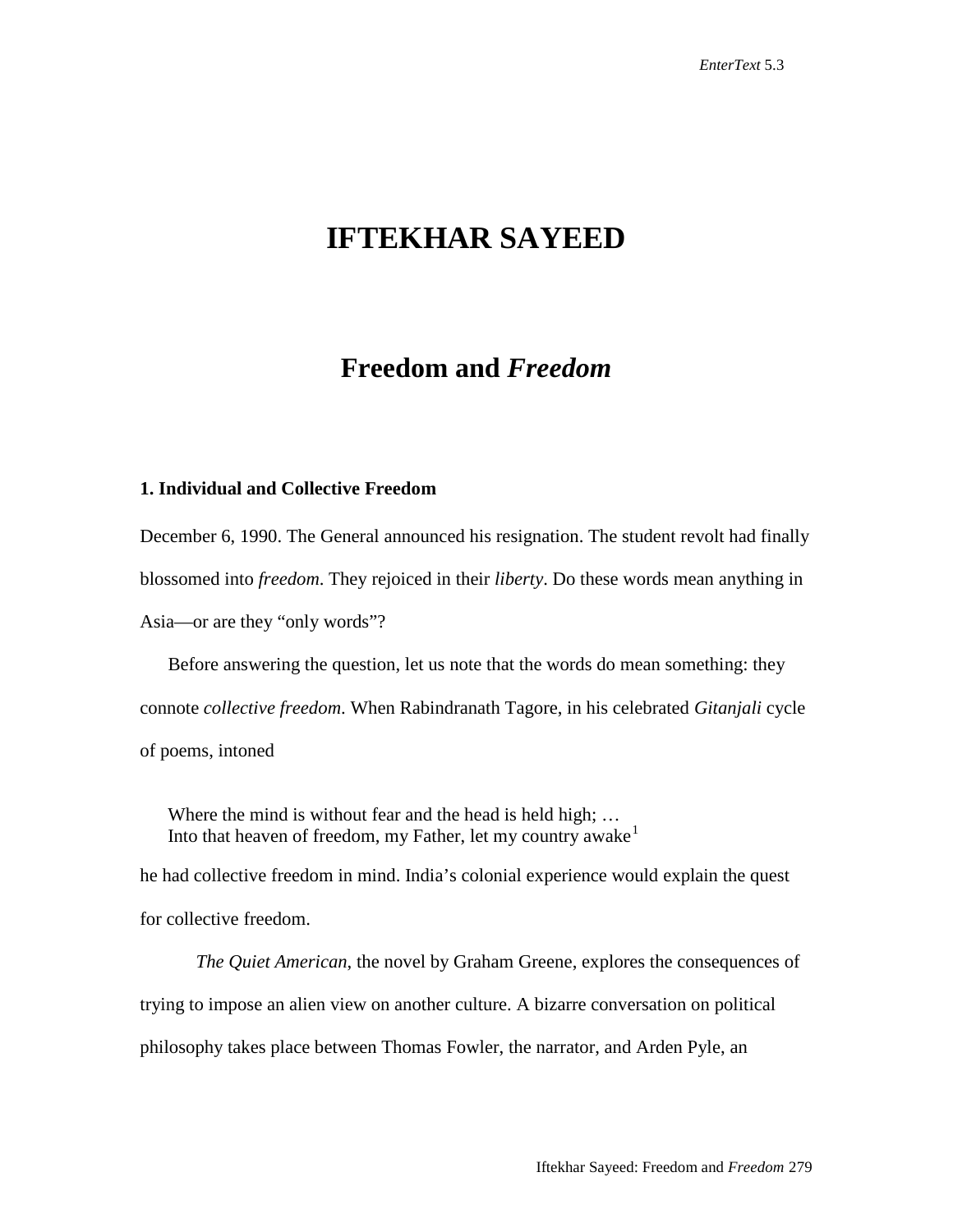undercover OSS agent, in a tower amidst paddy fields, manned by two colonial, Vietnamese soldiers:

I said to Pyle, "Do you think they know they are fighting for Democracy?"… "And as for liberty, I don't know what it means. Ask them." I called across the floor in French to them. "*La liberté—qu'est ce que c'est la liberté*?" They sucked in the rice and stared back and said nothing. $^{2}$  $^{2}$  $^{2}$ 

And yet the Viet Minh were fighting for freedom. Therefore, *freedom* does have meaning in Asia. The Vietnam War, as one historian observes, was "fought to achieve a united, independent country."<sup>[3](#page-16-1)</sup> Freedom in Asia and Africa, thanks to colonial experience, means *collective freedom*: "Pyle said, 'Do you want everybody to be made in the same mould? ... You stand for the importance of the individual as much as I do...."<sup>[4](#page-16-2)</sup> However, does freedom mean *individual freedom* as well? Consider the sentiments expressed in these words (more or less the same sentiments expressed by Arden Pyle in the preceding paragraph):

The freedom which we enjoy in our government extends also to our ordinary life. There, far from exercising a jealous surveillance over each other, we do not feel called upon to be angry with our neighbour for doing what he likes, or even to indulge in those injurious looks which cannot fail to be offensive, although they inflict no positive penalty.<sup>[5](#page-16-3)</sup>

Is there any counterpart here to the privacy that was the boast equally of Pericles and of Nicias:<sup>[6](#page-16-4)</sup> "he reminded them of their country, the freest of the free, and of the unfettered discretion allowed in it to all to live as they pleased?"

To the Athenian citizen, this was the negative side of freedom; the positive side was equally valuable, the other side of the same coin. As Aristotle observes, "He who has the power to take part in the deliberative or judicial administration of any state is said by us to be a citizen of that state."<sup>[7](#page-16-5)</sup> Again: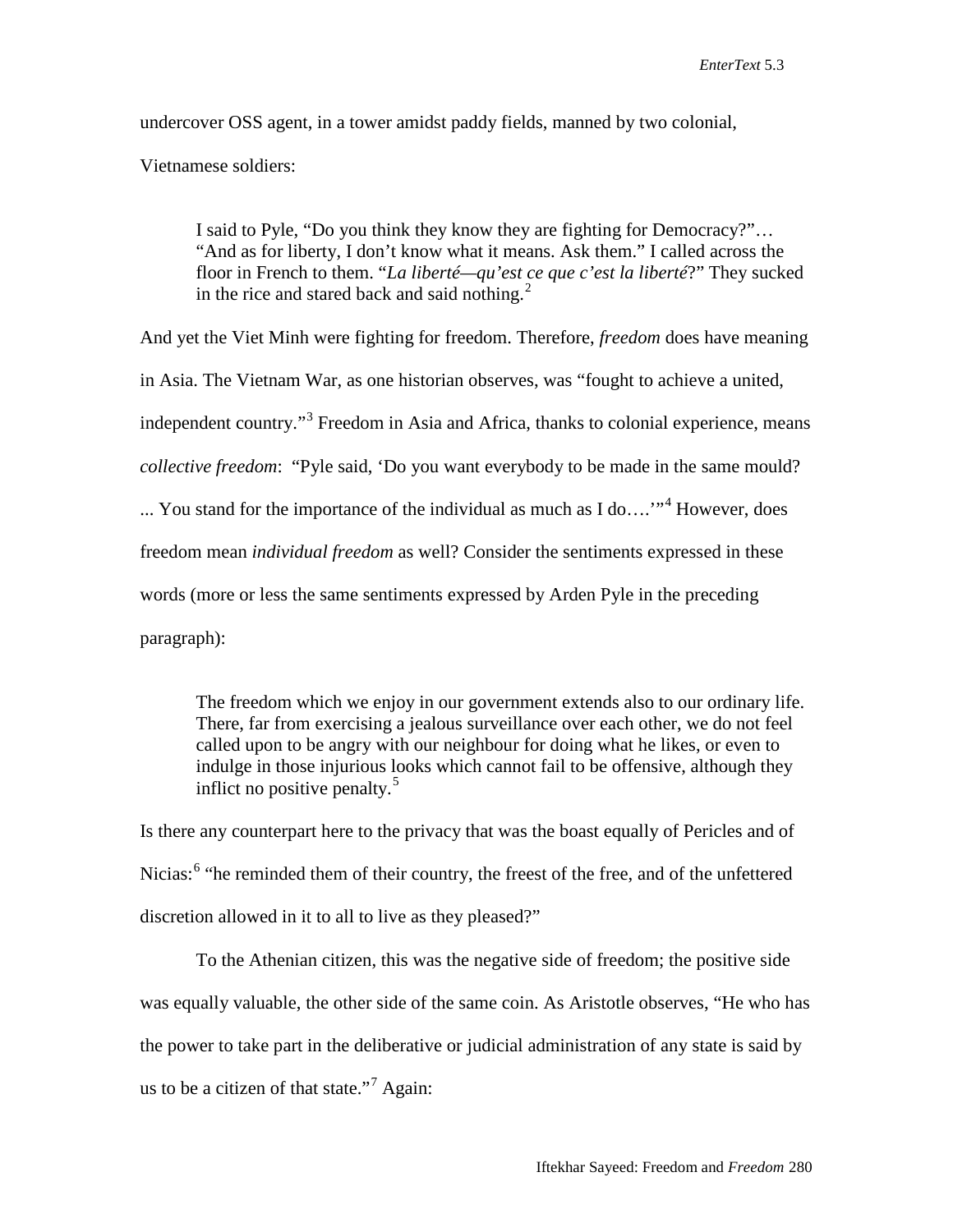One principle of liberty is for all to rule and be ruled in turn, and indeed democratic justice is the application of numerical not proportionate equality;… This, then, is one note of liberty which all democrats affirm to be the principle of their state. Another is that a man should live as he likes. This, they say, is the mark of liberty, since, on the other hand, not to live as a man likes is the mark of a slave. $8$ 

Does freedom in the sense of individual freedom have any meaning here—that is, is the *idea* of freedom prevalent in Asia, or only its outward form: is freedom just a word? To answer our question we must trace the career of another word: *slavery*.

## **2. Slavery and Literature**

In Byron's *Childe Harold's Pilgrimage* (1812 – 1818), the words *free* and *freedom* occur forty-eight times and *slave* twenty-four times.

When Byron was writing, Britain was busily importing more cotton than she needed. Lancashire cotton mills were fed the negro-grown crop for export to Europe. This export made Britain great in the nineteenth century: until 1860, she took at least half the cotton crop of America. Lancashire, therefore, actively helped to settle the American southwest with slave plantations.<sup>[9](#page-17-1)</sup> A civilisation solidly based on slavery was in the making.

Fit retribution! Gaul may champ the bit, And foam in fetters, but is Earth more free? Did nations combat to make one submit; Or league to teach all kings true sovereignty? What! shall reviving thraldom again be The patched-up idol of enlightened days? Shall we, who struck the Lion down, shall we Pay the Wolf homage? proffering lowly gaze And servile knees to thrones? No; prove before ye praise!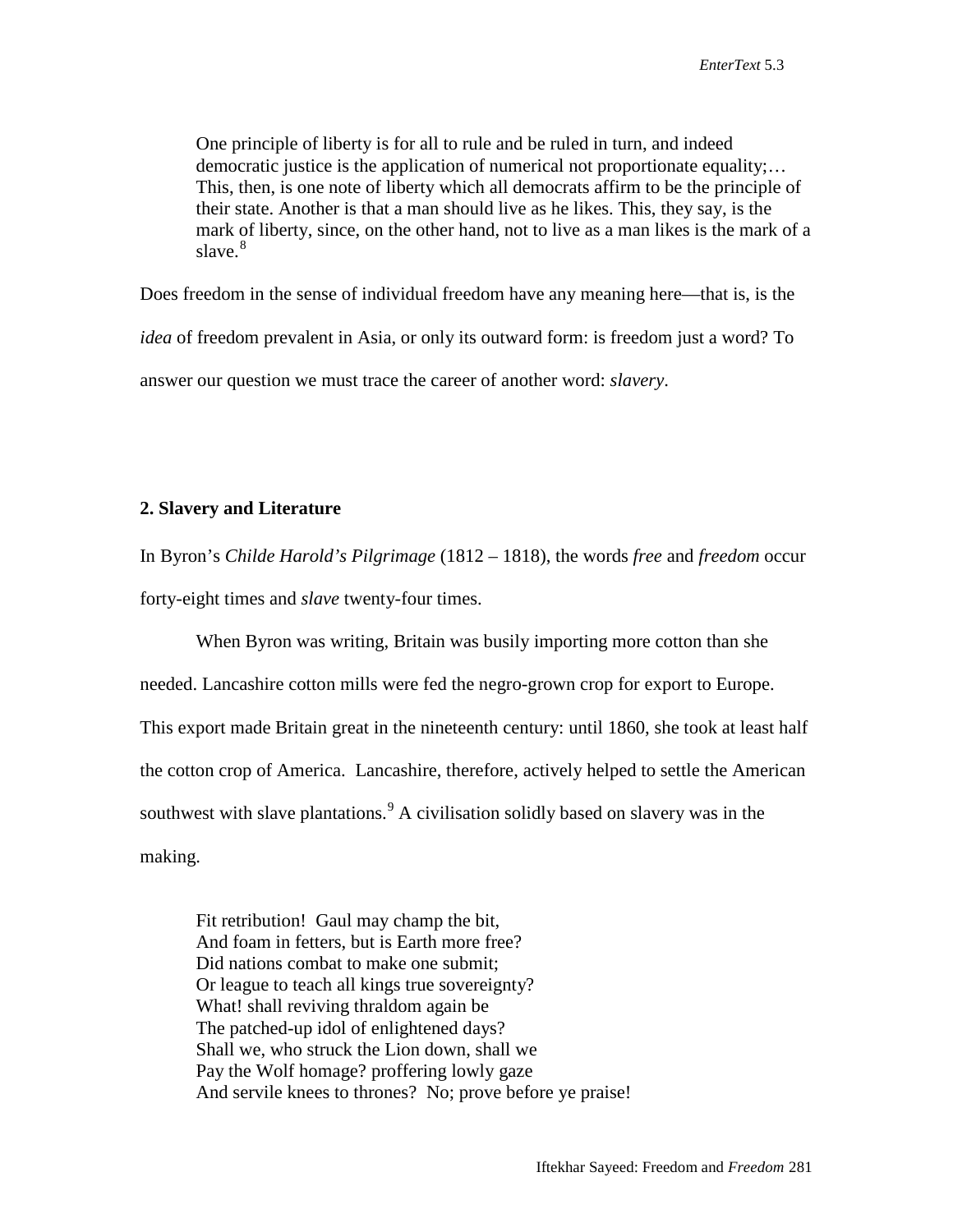If not, o'er one fall'n despot boast no more! In vain fair cheeks were furrowed with hot tears For Europe's flowers long rooted up before The trampler of her vineyards; in vain years Of death, depopulation, bondage, fears, Have all been borne, and broken by the accord Of roused-up millions: all that most endears Glory, is when the myrtle wreathes a sword Such as Harmodius drew on Athens' tyrant lord.<sup>[10](#page-17-2)</sup>

These stanzas were written over "The grave of France, the deadly Waterloo!" For Byron, the defeat of Napoleon had been futile—for the Bourbons were back and monarchy triumphant in Europe (of course, he laments the fact that Napoleon himself had been crowned). "Thralldom" had been revived. Clearly, the kind of slavery he had in mind was different from the kind being practised on American plantations.

In his use of the words *freedom* and *slavery*, Byron was harking back to ancient

Greece. Here's a line from Aeschylus' *The Persians*:

Subject they are not unto any man: They say "slave" sorts not with "Athenian."<sup>[11](#page-17-3)</sup>

The Persians, according to Aeschylus, were slaves because they had a king. To oriental ears, this equation must sound *outré*. But let us see things from the Greek point of view. In Periclean Athens, the ratio of slaves to free men was  $3:2.^{12}$  $3:2.^{12}$  $3:2.^{12}$  Athenian democracy rested solidly on slavery.

For Aristotle, too, master, magistrate and king were identical: "...some are of the opinion that the rule of a master is a science, and that the management of a household,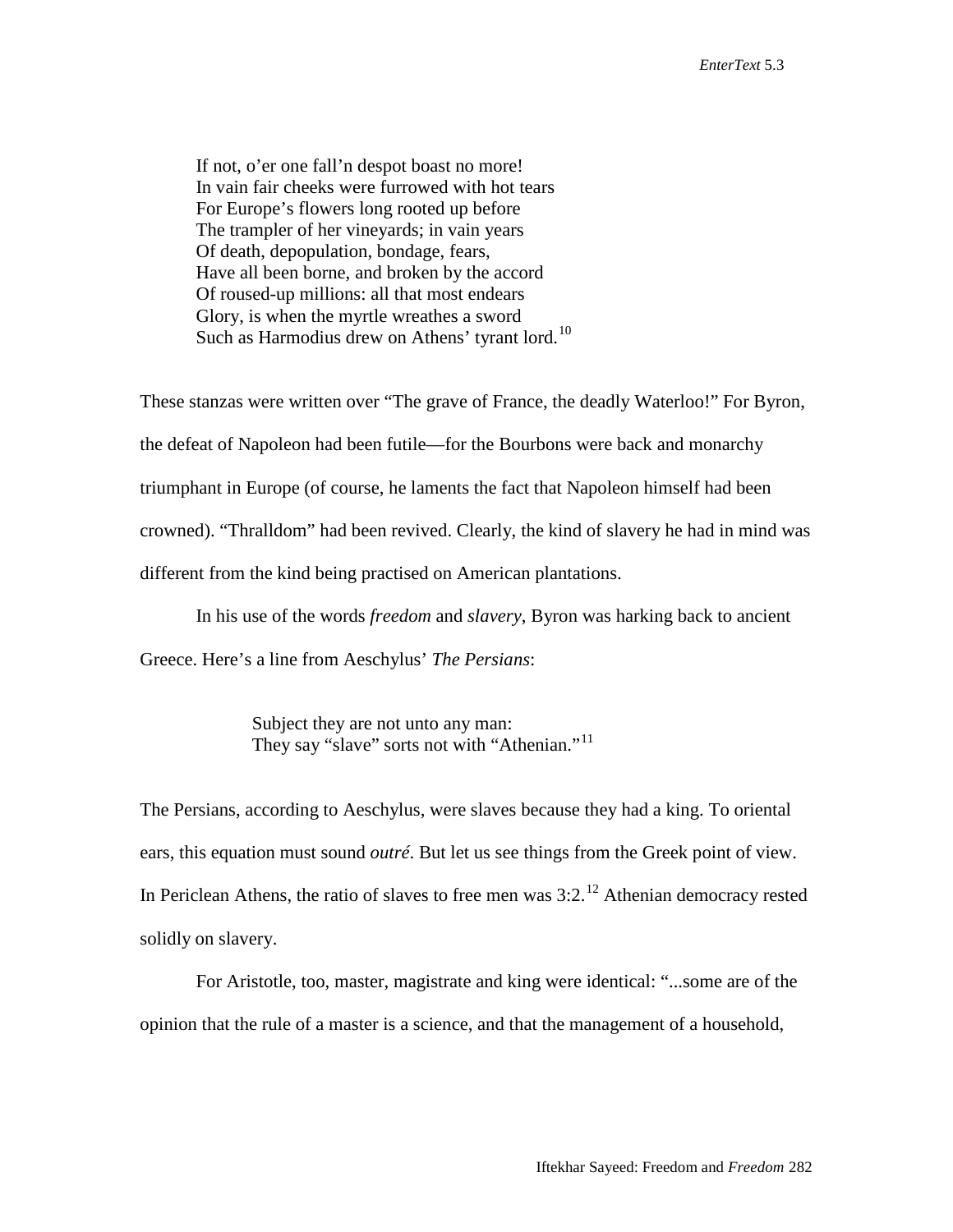and the mastership of slaves, and the political and royal rule, as I was saying at the outset,

are all the same."[13](#page-17-5) In this, he is merely echoing Plato:

"Well, then, there are to be found in other cities rulers and the people as in our city, are there not?" "There are." "Will not all these address one another as fellow citizens?" "Of course." "But in addition to citizens, what do the people in other states call their rulers?" "In most cities, masters, in democratic cities, just this—rulers." "But what of the people in our city. In addition to citizens, what do they call their rulers?" "Saviours and helpers, he said." "And what term do these apply to the people?" "Payers of their wage and supporters." "And how do the rulers in other states denominate the populace?" "Slaves, he said."<sup>[14](#page-17-6)</sup>

Again, in the *Statesman* we have:

STRANGER: The slavemaster and the master of a household are identical. YOUNG SOCRATES: Yes. STRANGER: Furthermore, is there much difference between a large household organisation and a small-sized city, so far as the exercise of the authority over it is concerned?

YOUNG SOCRATES: None.<sup>[15](#page-17-7)</sup>

For Plato, then, king  $=$  master, subject  $=$  slave. In this, Plato was merely thinking like a

typical Athenian.

And didn't John Locke indite these words in the Fundamental Constitution of

Carolina: "every free man of Carolina shall have absolute power and authority over

Negro slaves"?<sup>[16](#page-17-8)</sup> And wasn't he a shareholder in the slave-trading Royal African

Company?<sup>[17](#page-17-9)</sup> His defence of slavery is most illuminating. He observes:

freedom of men under government is, to have a standing rule to live by, common to every one of that society, and made by the legislative power erected in it; a liberty to follow my own will in all things, where the rule prescribes not; and not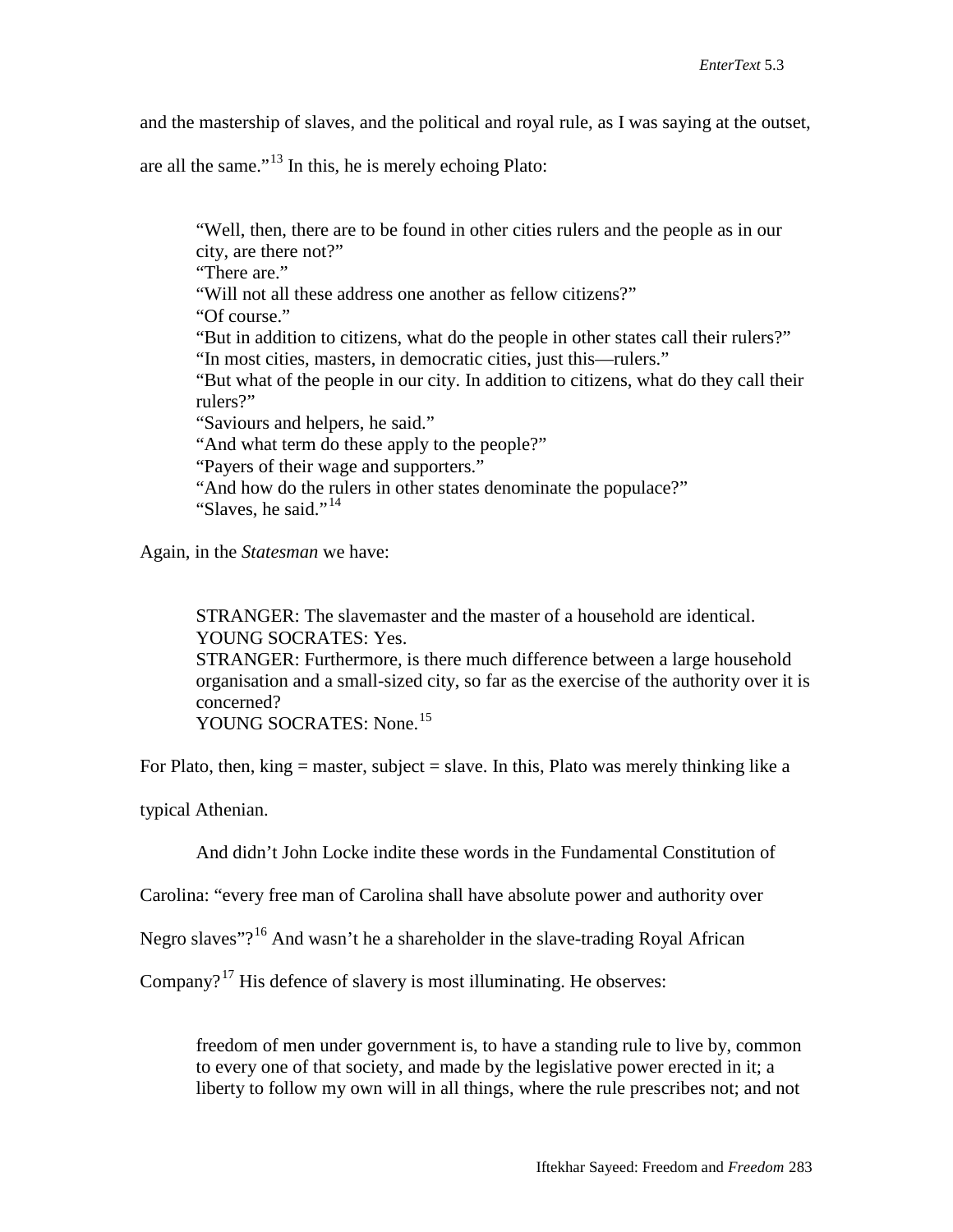to be subject to the inconstant, uncertain, unknown, arbitrary will of another man: as freedom of nature is, to be under no other restraint but the law of nature.<sup>[18](#page-17-10)</sup>

Notice the similarity with Aristotle's conception of liberty above: to rule and to be ruled in turn and to follow one's inclinations in accordance with such rule. Clearly, this state of affairs implies its negative, as in Aristotle's case: the loss of liberty. And the loss is justified as a state of war. Black slaves are held to be justifiably "subject to the inconstant, uncertain, unknown, arbitrary will of another man" because they have abandoned the state of nature for a state of war.

This is the perfect condition of slavery, which is nothing else, but the state of war continued, between a lawful conqueror and a captive: for, if once compact enter between them, and make an agreement for a limited power on the one side, and obedience on the other, the state of war and slavery ceases, as long as the compact endures. $\frac{19}{19}$  $\frac{19}{19}$  $\frac{19}{19}$ 

What compact the hapless negro slave, kidnapped or bought on some African coast, had entered into with her white masters remains obscure; how she had violated it still more so: this piece of historic fiction proved very profitable, not only for Locke personally, but for Britain as a whole, as we have seen. "Europe's most free country... was also the biggest slaving nation...."<sup>[20](#page-17-12)</sup>

But the most poetic contradiction must surely be that of James Thomson. In the

*Seasons* (1726), he describes the shark that follows a slave ship:

Lured by the scent Of steaming crowds, of rank disease, and death, Behold! He, rushing, cuts the briny flood, Swift as the gale can bear the ship along; And from the partners of that cruel trade, Which spoils unhappy Guinea of her sons, Demands his share of prey—demands themselves! $^{21}$  $^{21}$  $^{21}$ 

Yet he also penned that famous piece of jingoism, *Rule Britannia* (1740):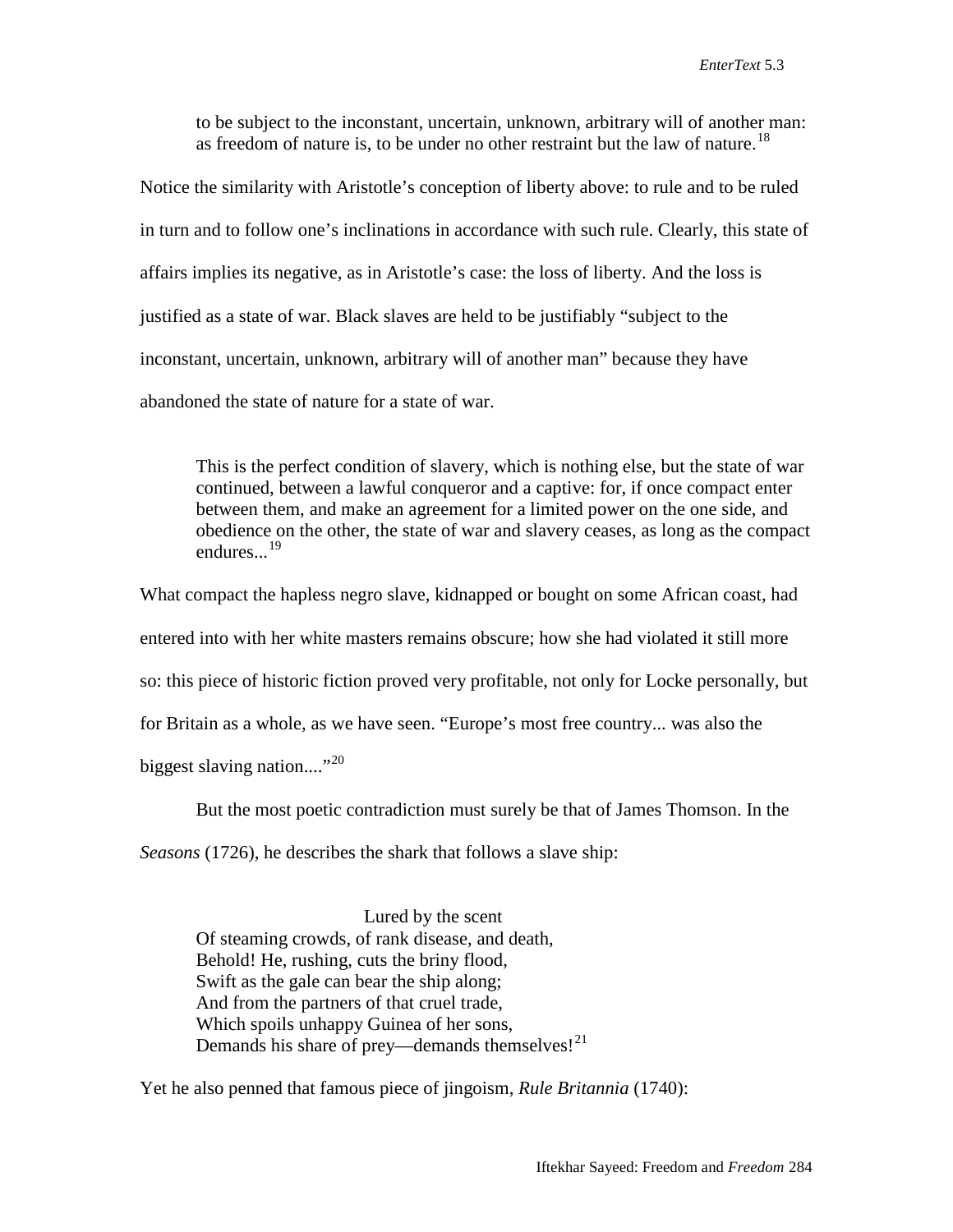The nations, not so blest as thee, Must, in their turns, to tyrants fall: While thou shalt flourish great and free, The dread and envy of them all. "Rule, Britannia, rule the waves; Britons never will be slaves."<sup>[22](#page-17-14)</sup>

Other countries would be ruled by kings—dreadful fate!—but Britain would enjoy

Lockean liberty, and enslave black people, while herself remaining free.

## **3. The Iberian Distinction**

In 1856, George M. Stroud, an abolitionist, provided the following legal enchiridion of

the master-slave relationship: $^{23}$  $^{23}$  $^{23}$ 

- 1. The master may determine the kind and degree, and time of labour to which the slave may be subjected.
- 2. The master may supply the slave with such food and clothing only, both as to quantity and quality, as he may think proper or find convenient.
- 3. The master may, at his discretion, inflict any punishment on the person of his slave.
- 4. All the power of the master over his slave may be exercised not only by himself in person, but by anyone whom he may depute as his agent.
- 5. Slaves have no legal rights of property in things, real or personal; but whatever they may acquire belongs, in point of law, to their masters.
- 6. The slave, being a *personal chattel*, is at all times liable to be sold absolutely, or mortgaged or leased, at the will of his master.
- 7. He may also be sold by process of law for the satisfaction of the debts of a living, or the debts and bequests of a deceased master, at the suit of creditors or legatees.
- 8. A slave cannot be a party before a judicial tribunal, in any species of actions against his master, no matter how atrocious may have been the injury received from him.
- 9. Slaves cannot redeem themselves, nor obtain a change of masters, though cruel treatment may have rendered such change necessary for their personal safety.
- 10. Slaves being objects of *property*, if injured by third persons, their owners may bring suit, and recover damages for the injury.
- 11. Slaves can make no contract.
- 12. Slavery is hereditary and perpetual.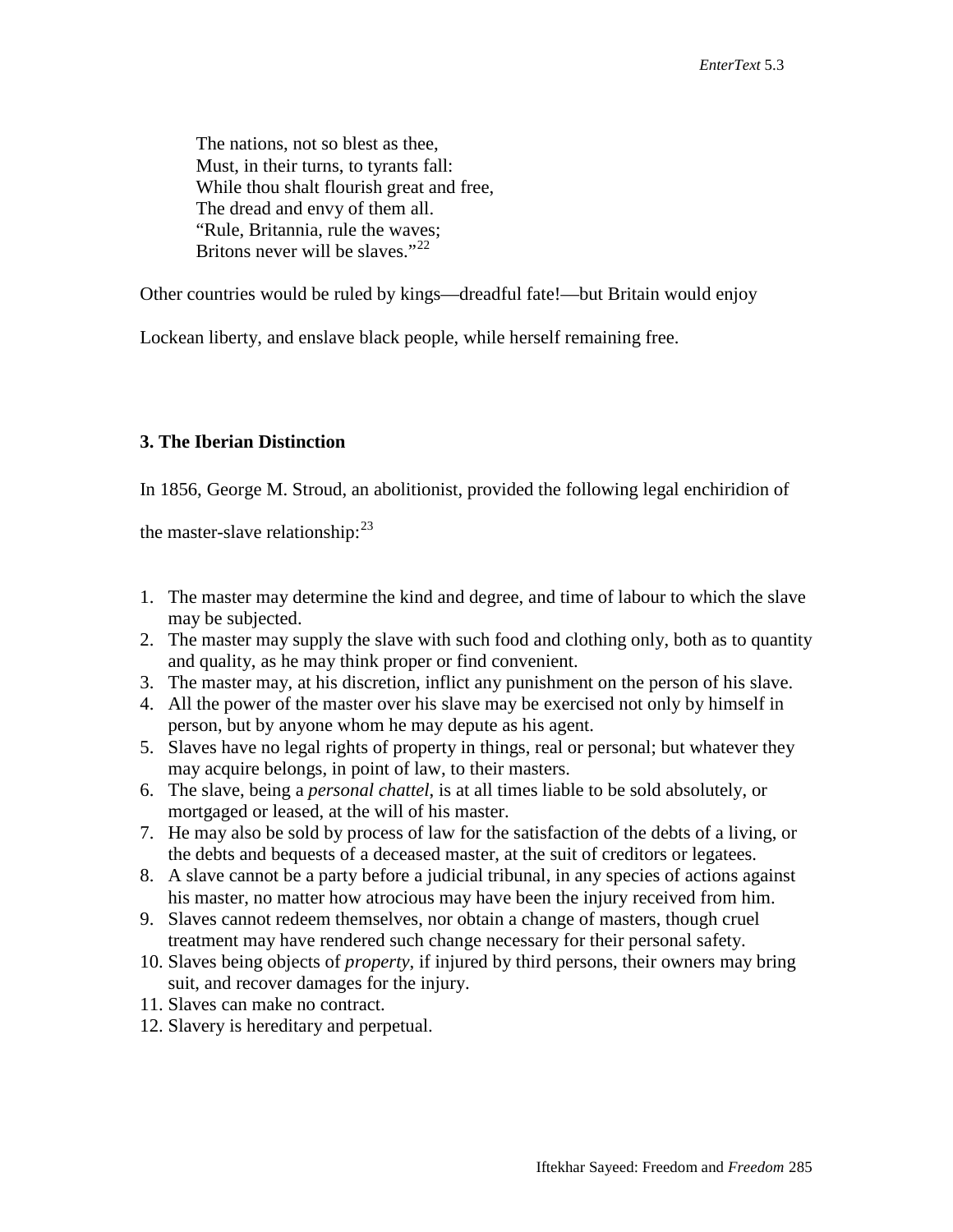Contrast the above with the laws and customs relating to domestic slavery which had

grown up in Portugal and Spain—they were codified as early as 1263-5 in *Las Siete* 

### *Partidas del Roy Alfonso.*

The slave might marry a free person if the slave status was known to the other party. Slaves could marry against the will of their masters if they continued serving him as before. Once married, they could not be sold apart, except under conditions permitting them to live as man and wife. If the slave married a free person with the knowledge of his master, and the master did not announce the fact of the existing slave status, then the slave by that mere fact became free. If married slaves owned by separate masters could not live together because of distance, the church should persuade one or the other to sell his slave. If neither of the masters could be persuaded, the church was to buy one of them so that the married slaves could live together. The children followed the status of their mother, and the child of a free mother remained free even if she later became a slave. In spite of his full powers over his slave, the master might neither kill him nor injure him unless authorised by the judge, nor abuse him against reason or nature, nor starve him to death. But if the master did any of these things, the slave could complain to the judge, and if the complaint were verified, the judge must sell him, giving the price to the owner, and the slave might never be returned to the original owner.<sup>[24](#page-17-16)</sup>

The *Las Siete Partidas del Roy Alfonso*, although regulating only domestic slavery, was transferred to the wider ambit of the colony. The code clearly reflects a background where the slave was not a *thing—*returns from which had to be maximised—but an unfree *person*. Slave families and slave marriages were protected by law to some extent, and the laws relating to slavery were upheld by the church, to a degree. Contrast Justice Taney's famous observation (March 6, 1857) that Negroes had "no rights which any white man was bound to respect,"<sup>[25](#page-17-17)</sup> with the fact that the Iberian slave had access to the courts. The code defined conditions for manumission, which was frequent. The Iberian slave could earn, save and purchase his freedom. Children of slave women and white fathers were often freed; even, on occasions, inducted into the white family. Slaves who were redundant on their masters' estates could go into town and earn a living, part of which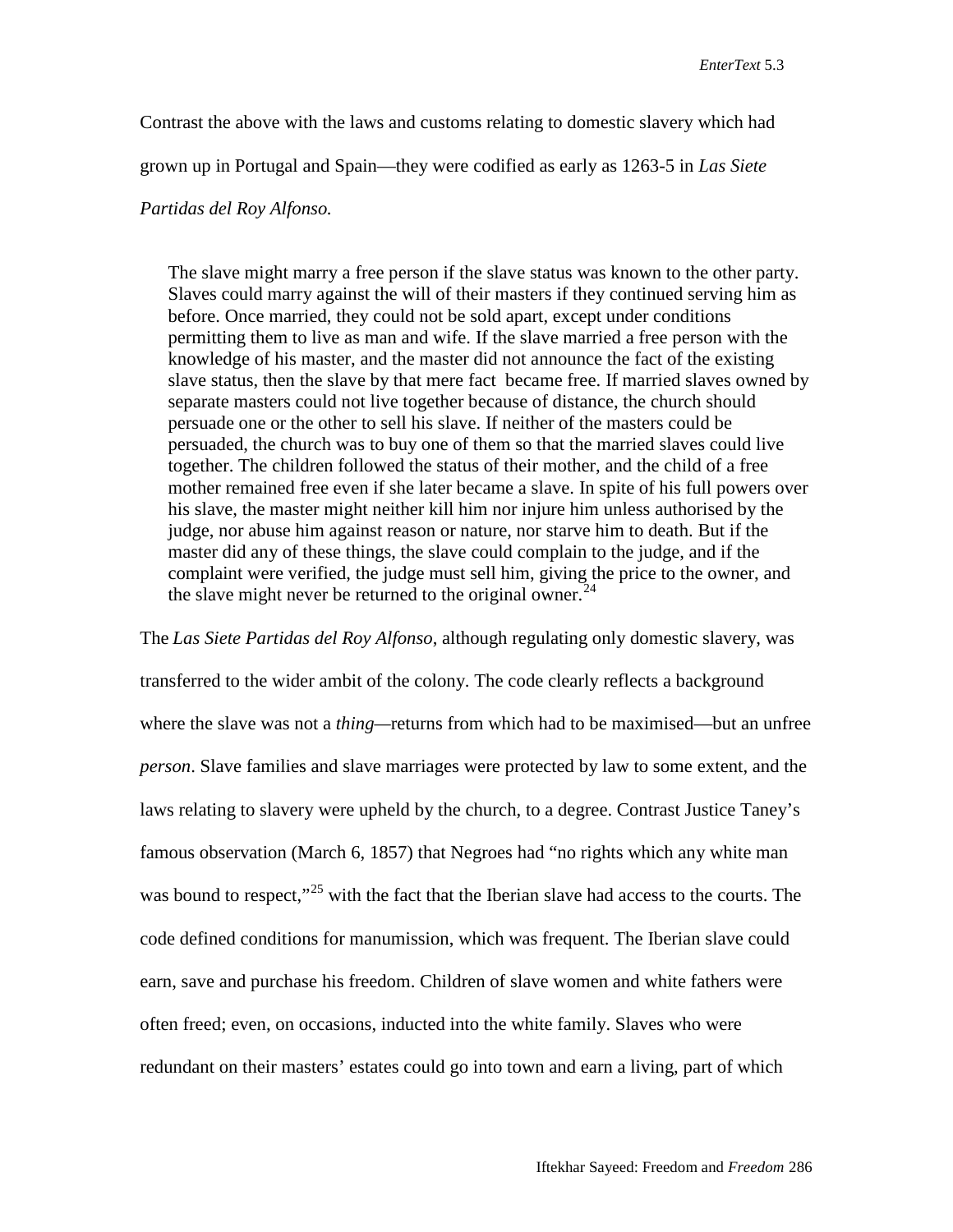had to be remitted to their owners, but the remainder often sufficed to purchase their freedom. The spectacle of a free Negro was no novelty when legal abolition took place in 1888.

Thus, a strong, centralised state prevented a slave from slipping into mere thinghood. Correspondingly, the Iberian world*—*the peninsula and its colonies*—*developed a marked tolerance, rather, a passion, for strong, centralised rule. The *caudillo* is an ancient institution, a beloved father figure.

### **4. Slavery in the East**

The *Chambers Twenty-first Century Dictionary* gives the historical meaning of "slave" as "someone owned by and acting as servant to another, with no personal freedom."<sup>[26](#page-17-18)</sup> Presumably, the description is meant to fit the Sumerian, the Greek, the Roman, the Jewish, the American and the Spanish slave. In fact, there is no word for slave in the Sumerian or the Hebrew languages. The Greek word for slave was *doulos—*the word erected a clear linguistic boundary between slaves and free men. No such boundary existed in the East. In the Sumerian cuneiform sign for slave, the word means "a man from the mountains," that is, a captive from an alien land. This vagueness infects the Egyptian word *b'k*. The Hebrew word *ebed* denotes anyone from "slave," "servant of the lord" in the phrase *ebed Jahwe* to *ebed al malek*, to "the servant of the king."<sup>[27](#page-17-19)</sup>

Even slaves*—*the word *mamluk* meant a male of slave origins*—*had been rulers in the Muslim world when they had had sufficient military power to do so.<sup>[28](#page-17-20)</sup> Qutb-ud-Din Aybak had been a slave ruler; the Delhi Dynasty had been a dynasty of slaves.<sup>[29](#page-17-21)</sup> How different from Greek and Roman Republican slavery, where a slave was regarded as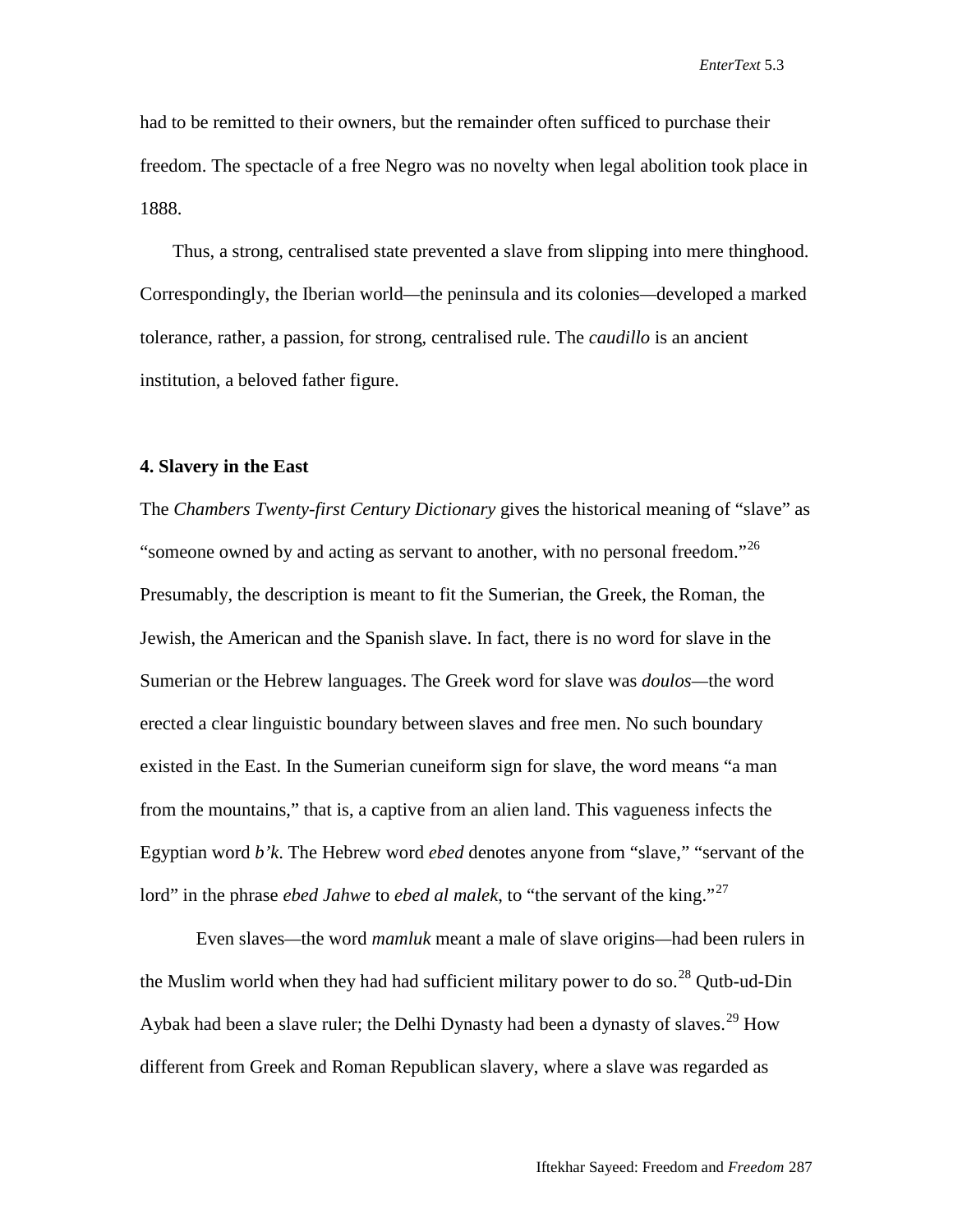hardly human. (Incredibly enough, Diodotus, a royal slave in the Seleucid household, seized power in the kingdom of Syria and was accepted*—*albeit temporarily*—*as a ruler; [30](#page-17-22) the episode highlights the level of tolerance under Hellenistic absolutism, discussed below.)

### **5. Freedom and Slavery**

What, then, of the antonym of *slavery—freedom*? The meaning of this word too must be inextricably connected to the historical experience of the people. Thus, freedom and democracy have tended to mean little in the Iberian world*—*Spain and Portugal were both dictatorships until the other day, and Latin America, as noted, has the perpetual *caudillo—*whereas some form of participatory government and the associated idea of liberty persisted throughout Greek, Republican Roman and Western European history as the reflex of slavery and exclusion.

Centralised, absolutist states are more "free" than democratic, decentralised polities. Where you cannot lose your freedom, the concept cannot arise. And a strong, "despotic" state precludes slavery for it would entail loyalty of slaves to private persons, rather than, as observed, to the "despot."

Freedom, in Greece and in subsequent European history, always required its opposite*—*slavery. The antithesis of freedom and slavery and the identity of master and sovereign, on the one hand, and subject and slave, on the other, are inevitable in a democracy, republic or any system of representative government.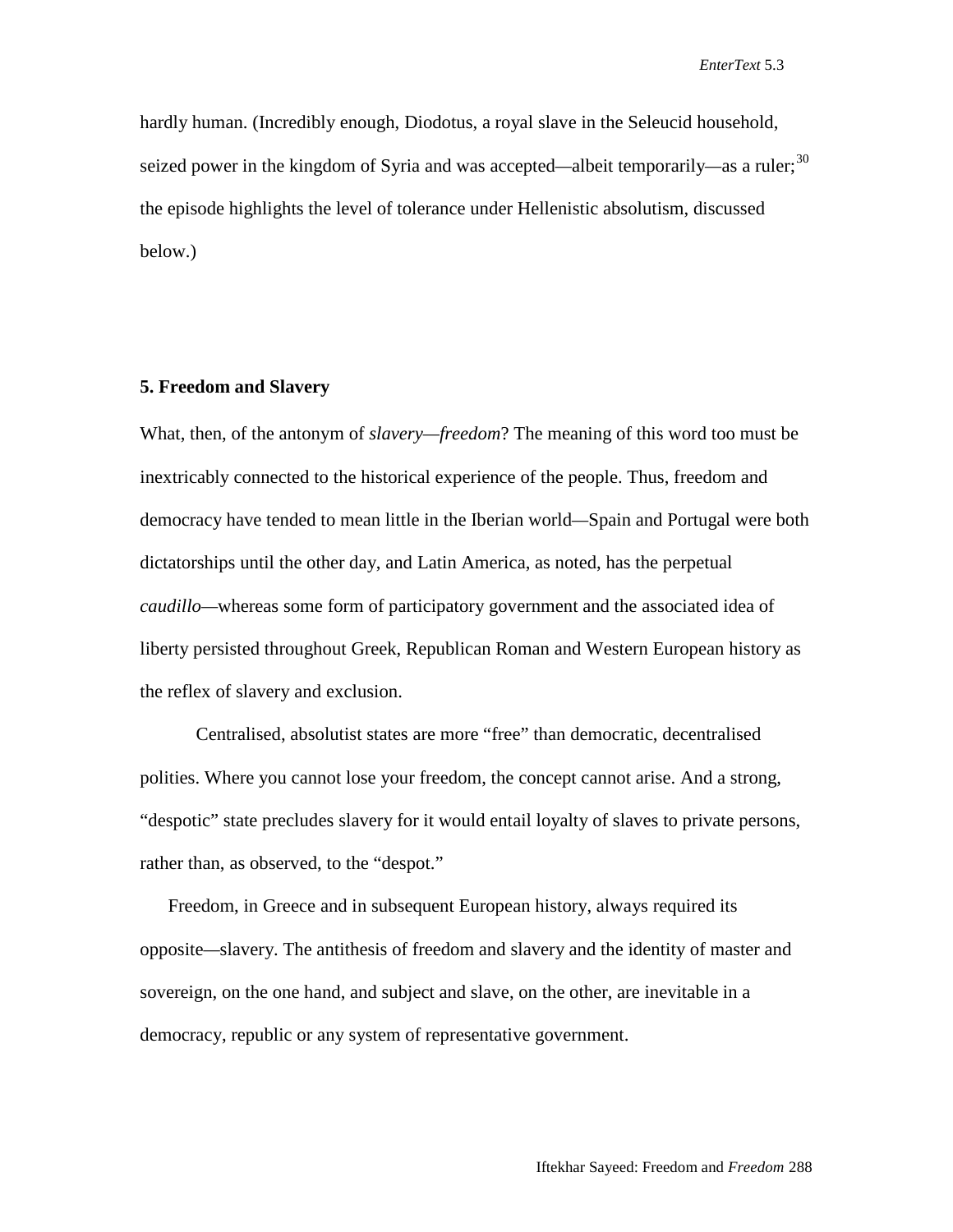*EnterText* 5.3

The very meaning of *freedom* derived from its antithesis*—slavery*. In Asia, large-scale chattel slavery had never been practiced.<sup>[31](#page-17-23)</sup> Egypt, as we have seen, had no concept of slavery, and slaves, in any recognisable form, never appeared until the Egyptian Empire—yet even then were only a minuscule part of the labour force;<sup>[32](#page-17-24)</sup> household slaves were easily assimilated.<sup>[33](#page-17-25)</sup> In China, slaves comprised only 1% of the total population and had a very different status from that of Roman slaves.<sup>[34](#page-17-26)</sup> The corresponding ratio for Attica around 431 BC is between 25-33%.<sup>[35](#page-17-27)</sup> However, in Greece, too, Hellenistic despotism entailed the disappearance of slavery<sup>[36](#page-17-28)</sup>—and its re-emergence with the Roman Republic and, again, its disappearance with the Empire. [37](#page-17-29) *Freedom* has no meaning unless the possibility of losing it is real.

The idea of freedom had been born, then, of the experience of slavery. An idea, however, travels, without the baggage of attendant experience. In the process it becomes a word, disconnected, dislocated. The connotation changes; and there emerged two connotations, a Western and an Asian sense.

#### **6. A Philosphical Aside**

I owe the distinction between idea and word to Descartes, who made such a distinction in a few telling cases. He said there is no idea corresponding to the words "nothing" or "rest" or "darkness."<sup>[38](#page-17-30)</sup> These ideas are mere negations of their positive counterparts.

Descartes was groping towards a sense-reference distinction, first made explicit in his seminal essay "On Sense and Reference' by Gottlob Frege. We understand what "darkness" means, but the word does not correspond to anything*—*it has sense, but no reference. However, Frege also made a third distinction: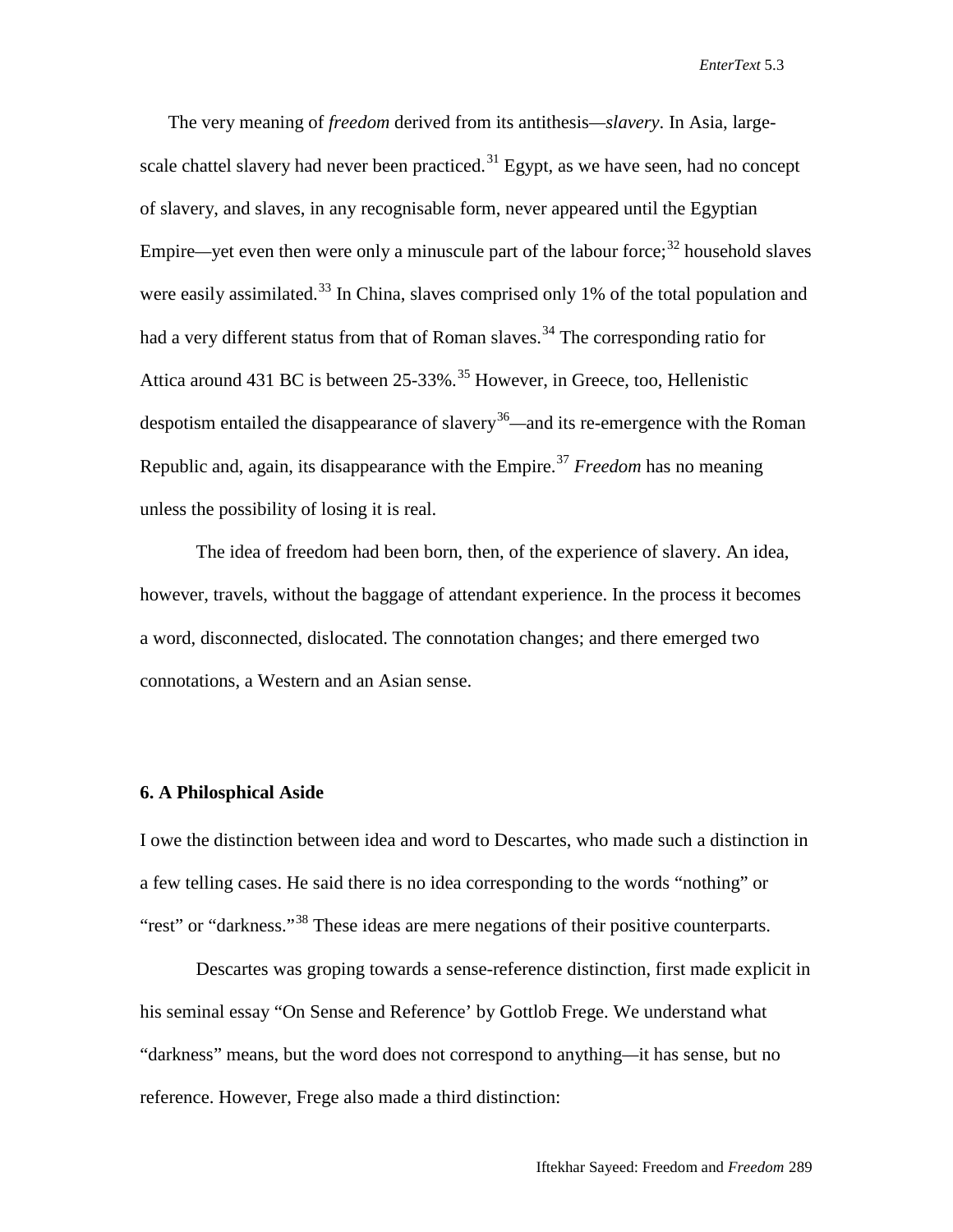The reference and sense of a sign are to be distinguished from the associated ideas.... The idea is subjective: one man's idea is not that of another. There result, as a matter of course, a variety of differences in the ideas associated with the same sense. A painter, a horseman, and a zoologist will probably connect different ideas with the name 'Bucephalus.' This constitutes an essential distinction between the idea and the sign's sense, which may be the common property of many and is therefore not a part of a mode of the individual mind. For one can hardly deny that mankind has a common store of thoughts which is transmitted form one generation to another. $39$ 

The unfortunate emphasis on "mankind" in the last sentence has been de-emphasised by Willard Van Orman Quine. According to Quine, nothing can count as the unique meaning of a word or expression; meaning is indeterminate. Why? Because meaning is inextricably connected with behaviour, which in turn is connected to a world-view. Thus, words acquire meaning only in relation to their place in the language and the world-view: "...people feel drawn to a mentalistic account of language, despite the conspicuous fact that language is a social enterprise...."[40](#page-17-32) Thus we cannot translate the English words *slave* or *free* into other languages: the differing world-views, that is, historical experiences, would not permit such translation.

The same conclusion is reached via the Sapir-Whorf hypothesis and Wittgenstein's stress on the connection between linguistic activity and a "way of life."<sup>[41](#page-17-33)</sup> The great Platonic scholar Gregory Vlastos wrote: "Plato idealised the institution of slavery, the contract theorists the institution of democracy. Their conflicting idealism mirrored the real contradiction in Athenian society: a free political community that rested on a slave economy."[42](#page-17-34) In this, he was superbly mistaken. The supposed contradiction dissolves when we consider the "way of life" that generates the contradiction: *slavery* and *freedom*, far from being contradictory terms, are, in fact, *complementary*.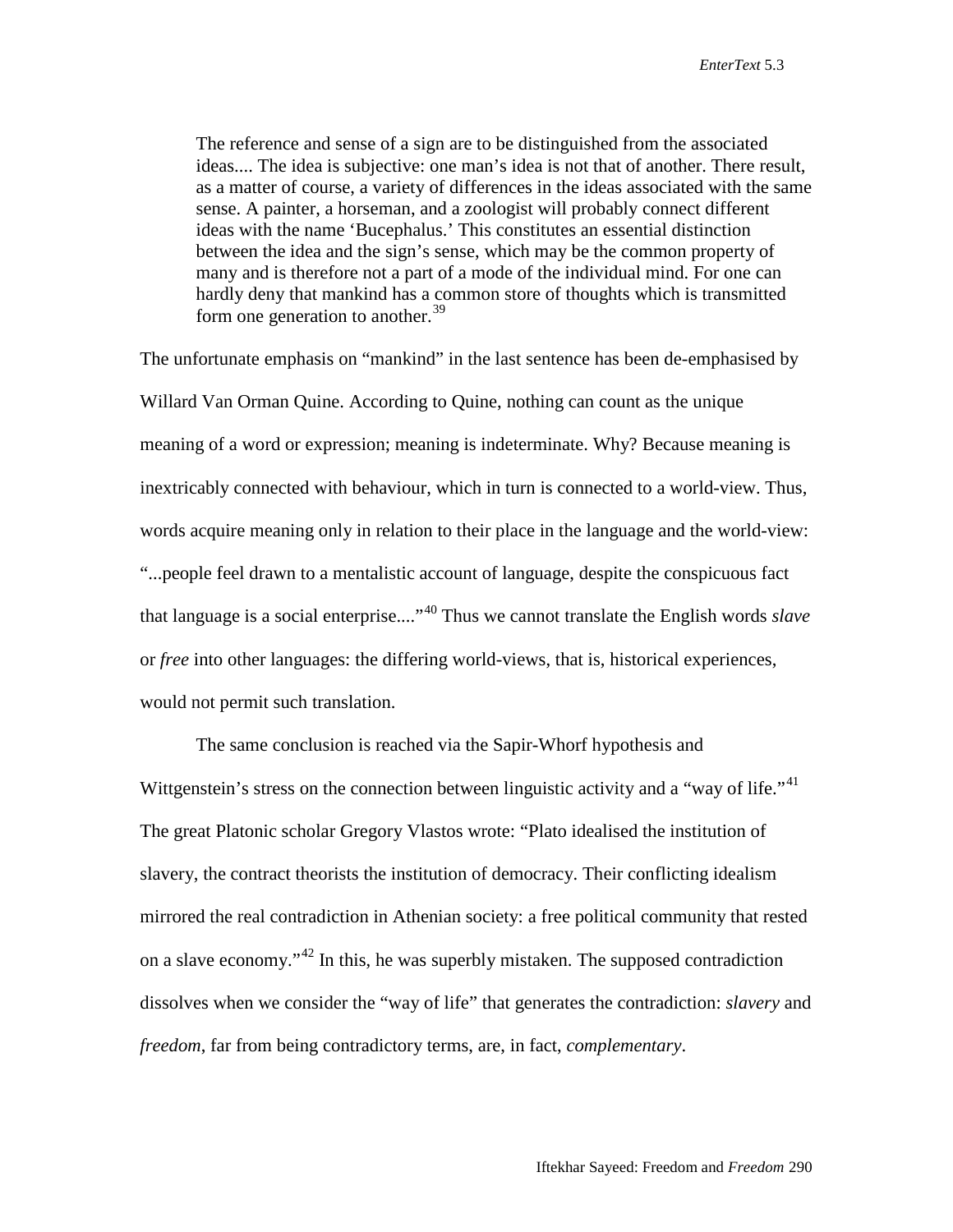### **7. Democracy in Asia and Africa**

| Liberty Leads the People <sup>43</sup> |           |             |                |
|----------------------------------------|-----------|-------------|----------------|
|                                        |           |             |                |
| Year                                   | Number of |             | Free people of |
|                                        |           |             | the world (%)  |
|                                        | Countries | Democracies |                |
|                                        |           |             |                |
| 1980                                   | 121       | 37          | 35             |
|                                        |           |             |                |
| 1998                                   | 193       | 117         | 54             |
|                                        |           |             |                |

How then do we account for the first paragraph of the essay and the table above? How do we explain the spread of democracy to Asia and Africa? The upshot of our discussion so far has been that democracy*—*in the sense of individual liberty*—*can have no place outside western Europe. As Harvard anthropologist Stanley J. Tambiah has noted, "A social and cultural anthropologist of my sort will necessarily advocate that a collectivity's cultural practices are historically rooted.... $^{44}$  $^{44}$  $^{44}$ 

In Bangladesh, it is indeed true that students spearheaded a movement that toppled a dictator. But an even more vigorous student movement in 1987 had failed to topple him. Why? Because the General was still needed by donor countries as a bulwark against communism. And communism was the western ideology promising, not individual, but collective freedom: precisely what would go down well in Asia and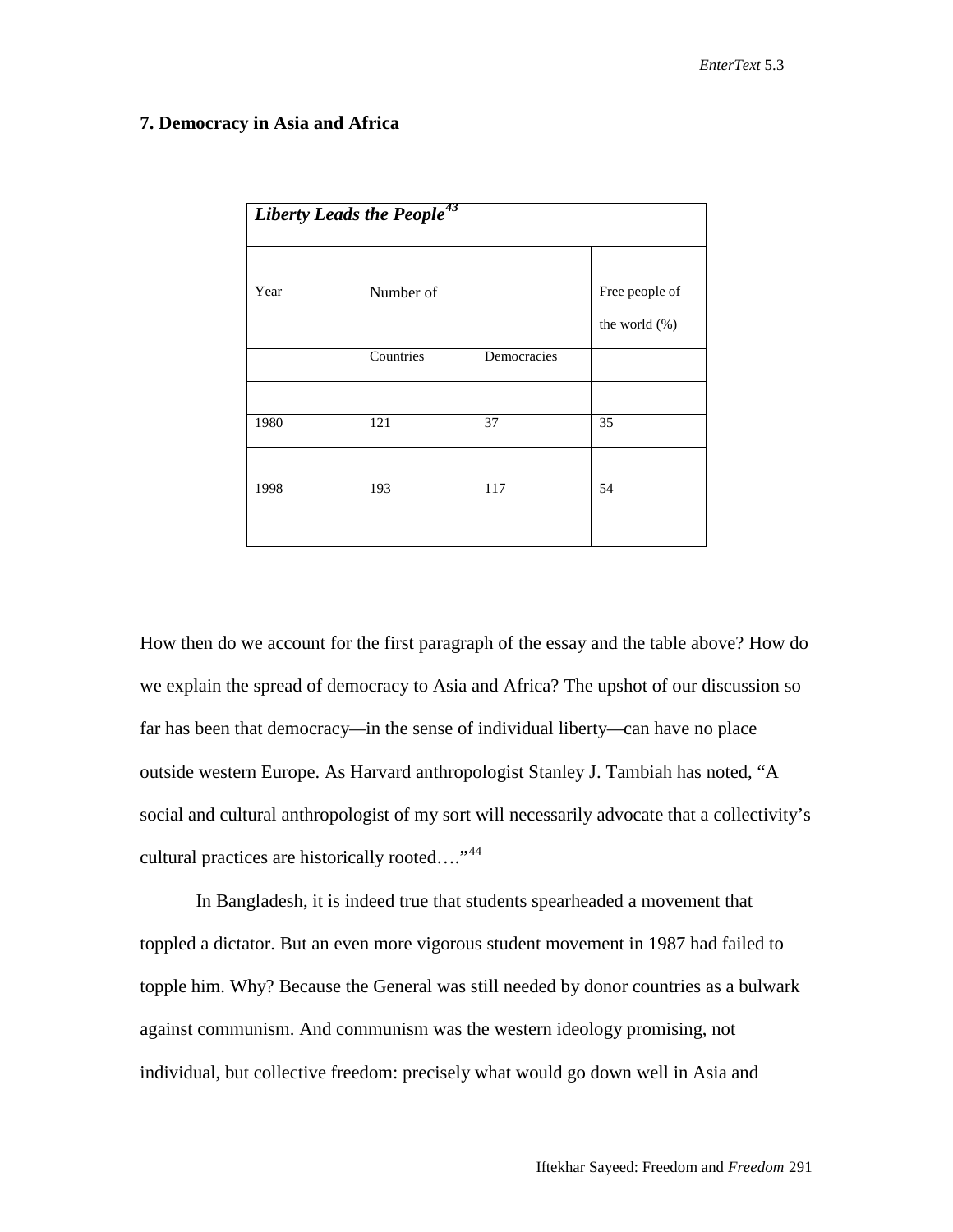Africa. Only when the Berlin Wall collapsed did donors feel safe enough to allow multiparty elections, as in Africa. Donors, not students, removed the General.

Patrick Chabal and Jean-Pascal Daloz, in their book *Africa Works*, astutely observe: "It cannot simply be a coincidence, that, now that the West ties aid to democratisation under the guise of multi-party elections, multi-party elections are taking place in Africa."[45](#page-17-37) Similarly, *The Economist* notes: "the cold war's end prompted western donors to stop propping up anti-communist dictators and to start insisting on democratic reforms."[46](#page-17-38) Furthermore, Chabal and Daloz say:

Indeed, the wholesale adoption of *a political vocabulary issued from the Western democratic experience* is eminently misleading: the words do not correspond to the realities which they are supposed to embody…. The vote is not primarily a token of individual choice but of a calculus of patrimonial reciprocity based on ties of solidarity. $47$  (Emphasis added.)

Again: "Democracy... simply has no proper role for political losers in Africa.... Politicians are expected to represent their constituents properly, that is, to deliver resources to them. It is, therefore, comprehensively useless to be an opposition politician...."<sup>[48](#page-17-40)</sup>

The individual is part of the patron-client nexus.

Stanley J. Tambiah makes similar observations of South and South-East Asia:

"Ethnic equalisation, rather than freedom and equality of the individual, is the principal charter of participatory democracy in many of the plural and multi-ethnic societies of our time. It has been the experience in India, Pakistan, Sri Lanka, and Malaysia...."<sup>[49](#page-17-0)</sup>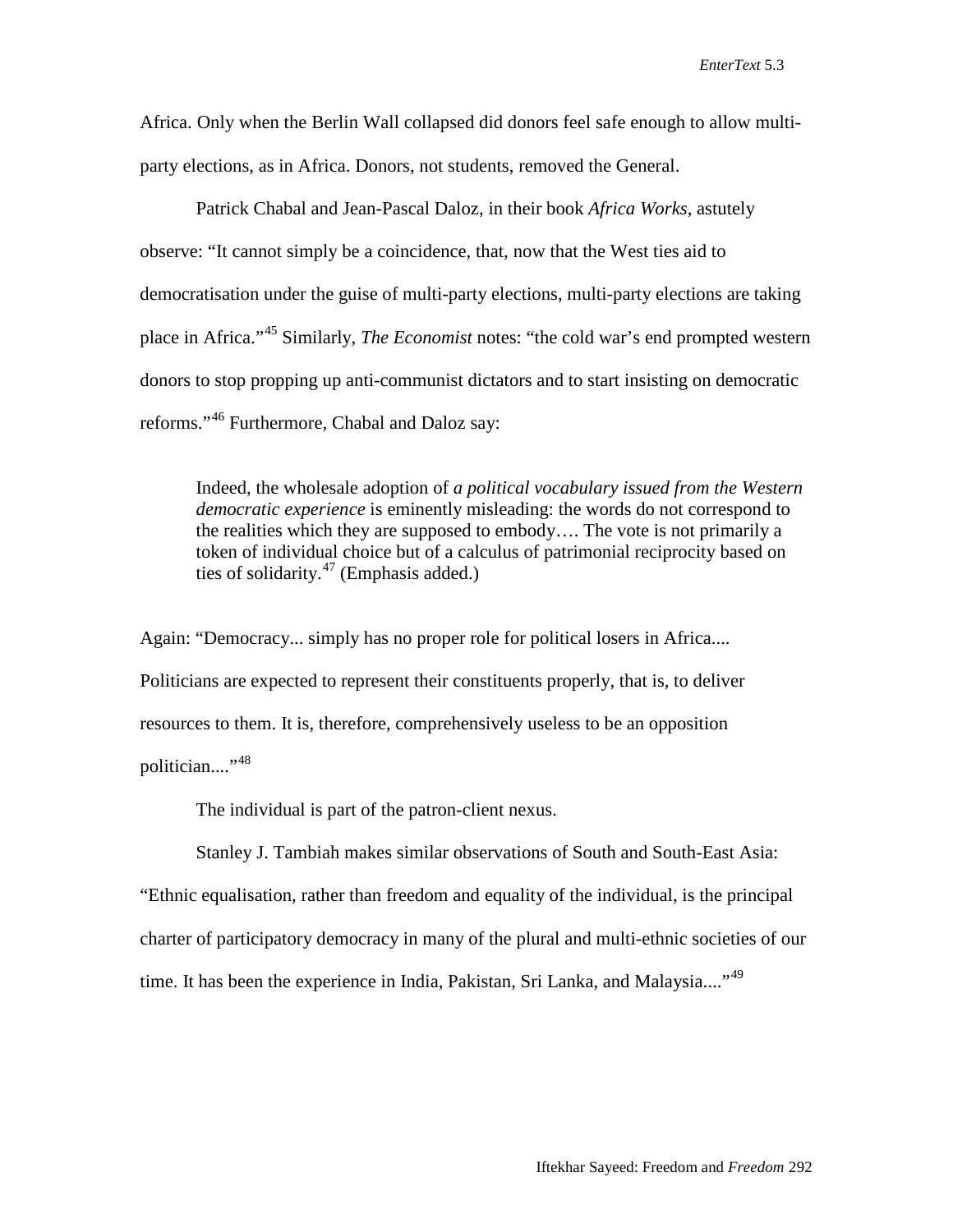*EnterText* 5.3

### **8. The Freedom Industry**

We still have to explain why so many African and Asian countries have adopted multiparty democracy, in the teeth of opposition from their culture and their history. Let us go back to the quotation from Chabal and Daloz: "It cannot simply be a coincidence, that, now that the West ties aid to democratisation under the guise of multi-party elections, multi-party elections are taking place in Africa." Donors want democracy; they are willing to pump money and prestige into the idea. Therefore, a "freedom industry" has developed: indeed, Chabal and Daloz devote many pages to articulating how "Africa works"*—*how Africans are systematically using the resources of their donors. Take civil society and NGOs:

The political significance of such a massive proliferation of NGOs in Africa deserves closer attention. Our research suggests that this expansion is less the outcome of the increasing political weight of civil society than the consequence of the very pragmatic realisation that resources are now largely channelled through NGOs. It would thus be naive to think that the advent of NGOs necessarily reflects a transition from the ponderous world of state bureaucracy to that of more flexible 'civic' associations operating beyond the clutch of the state. In our view, it is rather the reflection of a successful adaptation to the conditions laid down by foreign donors on the part of political actors who seek in this way to gain access to new resources.  $50$ 

They observe that "there is today an international 'aid market' which Africans know how to play with great skill. Indeed, there is very little doubt that NGOs spend an excessive proportion of their budget on furnishing their members with sophisticated and expensive equipment (from computers to four-wheel drives), leaving all too little for the development projects which justify the work of the NGOs in the first place."<sup>[51](#page-17-2)</sup> This observation can be made of Bangladesh verbatim.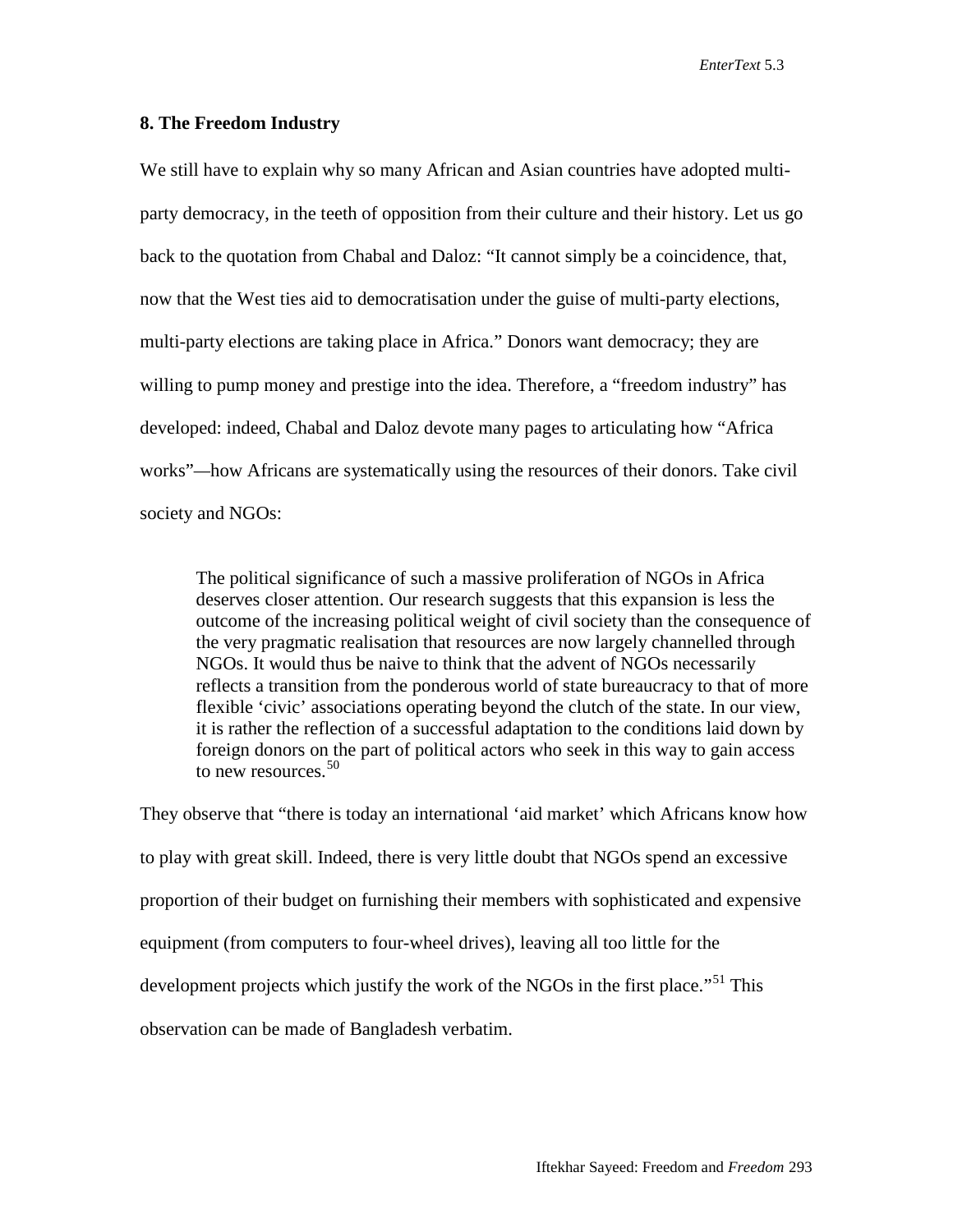*EnterText* 5.3

<span id="page-15-0"></span>It has been estimated that only 25% of donor money reaches the poor in Bangladesh.[52](#page-17-3) According to *The Economist*: "There are about 20,000 non-governmental organisations (NGOs) in Bangladesh, probably more than in any other country.<sup>[53](#page-17-41)</sup> The implications for our present discussion are quite disturbing. *Freedom has been reduced to cash.* Perhaps no other word in history has seen such an ignominious reduction as has the word *freedom*. Freedom is not an idea: it is a commodity. Furthermore, instead of individual slavery, today we witness the spectacle of *collective slavery*. Entire societies, states and peoples are dominated by means of financial and military aid.

In his book *The Arms Bazaar In The 90s*, Anthony Sampson takes western governments to task for helping firms sell arms to promote strategic interests and as an extension of foreign policy. He observes, "The speed with which Saddam (Hussein) had first built up his arsenal, and then turned it against his suppliers, made nonsense of the diplomats' justification for selling arms: that they are an extension of foreign policy which could bring influence to bear on the recipients, and that they could bring stability to unstable regimes."[54](#page-17-4) Given our analysis of the word *freedom*, these are not surprising revelations. Freedom was once bought and sold with great violence. John Locke, as observed, was a shareholder in the Royal African Company. The only exception is that it is the collective that is in the market, not the individual.

Were he alive today, Rabindranath would have uttered the same prayer.

Where the mind is without fear and the head is held high: ... Into that heaven of freedom, my Father, let my country awake.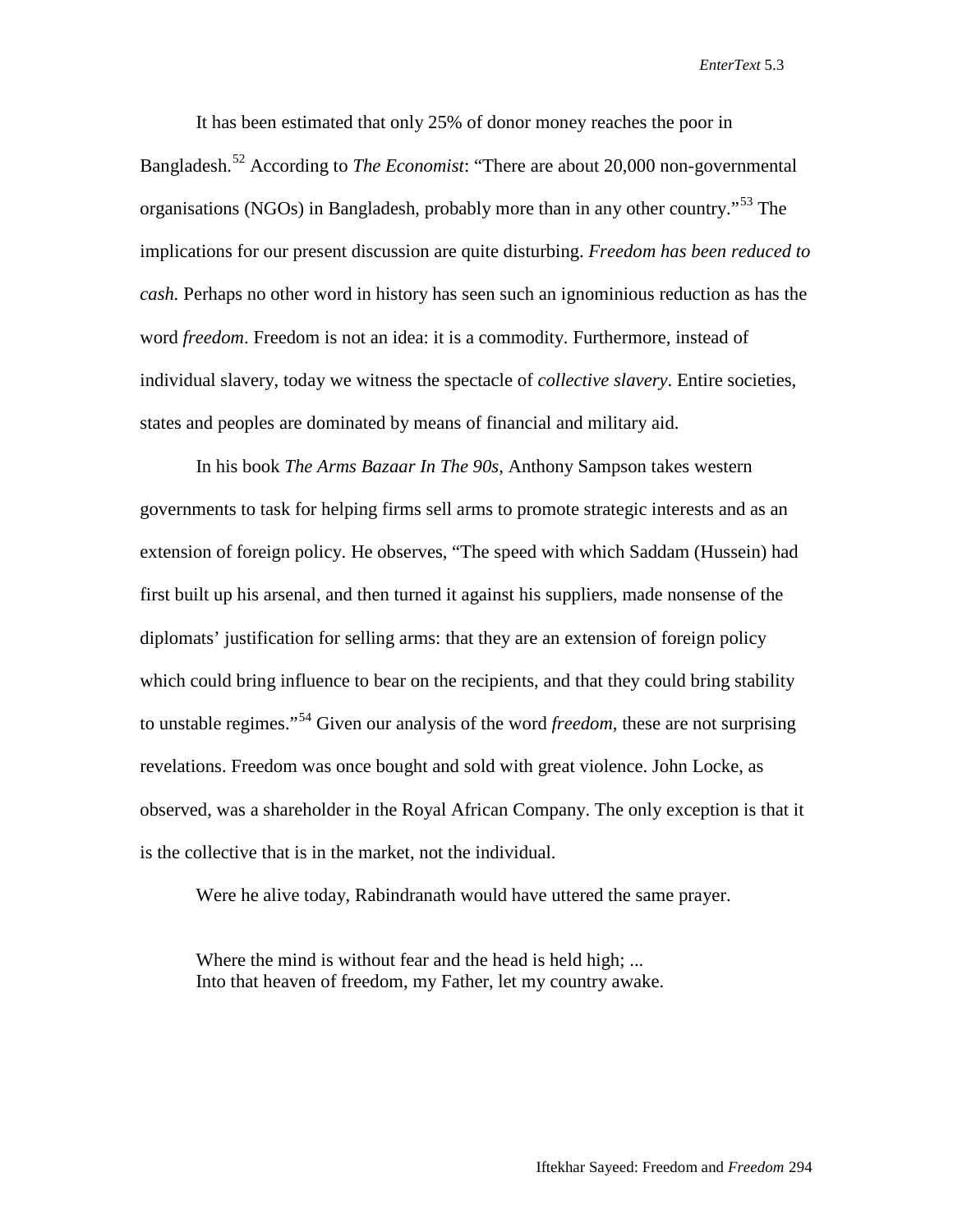#### **Notes**

 $\overline{a}$ 

<span id="page-16-0"></span>

<span id="page-16-1"></span>

<sup>1</sup> Rabindranath Tagore, *Gitanjali*, http://gutenberg.net/ gitnj10.zip<br>
<sup>2</sup> Graham Green, *The Quiet American* (Harmondsworth: Penguin, 1955), 93, 97.<br>
<sup>3</sup> J. M. Roberts, *Twentieth Century: The History of the World: 190* The Penguin Press, 1999), 481.<br><sup>4</sup> Graham Green, *The Quiet American*, p. 97

<span id="page-16-4"></span><span id="page-16-3"></span><span id="page-16-2"></span><sup>5</sup> Thucydides, *History of the Peloponnesian War* (Chicago: Encyclopaedia Britannica, 1952), II.37.<br><sup>6</sup> Thucydides, VII.69.<br><sup>7</sup> "Politics," trans. B. Jowett, *The Complete Works of Aristotle*, ed. Jonathan Barnes (Prince

<sup>8</sup> Politics, 1317b1-13.<br><sup>9</sup> Hugh Thomas, *The Slave Trade* (London: Papermac, 1998), 596.<br><sup>10</sup> Lord Byron, *Childe Harold's Pilgrimage*, Canto The Third, XIX – XX, http://gutenberg.net/ chpl10.zip<br><sup>11</sup> Aeschylus, *The Pe* 

<sup>12</sup> Perry Anderson, *Passages from Antiquity to Feudalism* (London: New Left Books, 1974), 22.<br><sup>13</sup> "Politics," 1253b17-19.<br><sup>14</sup> Plato, "Republic," trans. Paul Shorey, in Edith Hamilton and Huntington Cairns, eds., *Plat* 

<sup>15</sup> "Statesman," trans. J. B. Kemp, in *Plato: The Collected Dialogues*, 259b.<br><sup>16</sup> Scott Christianson, *With Liberty for Some: 500 Years of Imprisonment in America* (Boston: Northeastern University Press, 1998), 52.

<sup>17</sup> Hugh Thomas, *The Slave Trade*, 199, 201.<br><sup>18</sup> John Locke, *Two Treatises of Government*, Chap. IV: Of Slavery, Sec. 22, http://gutenberg.net/ trgov10.zip<br><sup>19</sup> John Locke, *Two Treatises of Government*, Chap. IV: Of Slavery, Sec. 24.

<sup>20</sup> Thomas, *The Slave Trade*, 596.<br>
<sup>21</sup> Quoted ibid., 453.<br>
<sup>22</sup> www.poemhunter.com/james-thomson/poet-6883/<br>
<sup>23</sup> Eric Dunning, "Race Relations," in Geoffrey Hurd, ed., *Human Societies* (London: Routledge and Kegan

Paul, 1973), 158.<br><sup>24</sup> Ibid., 166.<br><sup>25</sup> "Dred Scott decision," in *Encyclopaedia Britannica*, 15<sup>th</sup> Edition.<br><sup>26</sup> Chambers Twenty-first Century Dictionary (New Delhi: Allied Publishers (India) Ltd, 2000).<br><sup>27</sup> William L.

<sup>28</sup> S. E. Finer, *The History of Government from the Earliest Times* (New York: Oxford University Press, 1997), 709-710.

<sup>29</sup> "Qutb-ud-Din Aybak," *Encyclopaedia Britannica*,  $15^{th}$  Edition.<br><sup>30</sup> Westermann, *Slave Systems*, 39.<br><sup>31</sup> Anderson, *Passages*, 21.<br><sup>32</sup> Westermann, *Slave Systems*, 47.<br><sup>33</sup> John R. Baines, "Egypt," in *Encyclopa* 

<sup>35</sup> Westermann, *Slave Systems*, 9.<br>
<sup>36</sup> Ibid., 39-41.<br>
<sup>37</sup> Ibid., 63, 101-102, 113-117.<br>
<sup>38</sup> Rene Descartes, "Meditations On First Philosophy (Meditation III)," in *Descartes: Philosophical Writings*, trans. and selected Elizabeth Anscombe and Peter Thomas Geach (Indianapolis: Bobbs-Merrill, 1971).

<sup>39</sup> Gottlob Frege, "On Sense and Reference," in A. W. Moore, ed., *Meaning and Reference* (New York: Oxford University Press, 1993), 25-26.

<sup>40</sup> W. V. Quine, "Mind and Verbal Dispositions," in *Meaning and Reference*, 81.

<span id="page-16-5"></span>